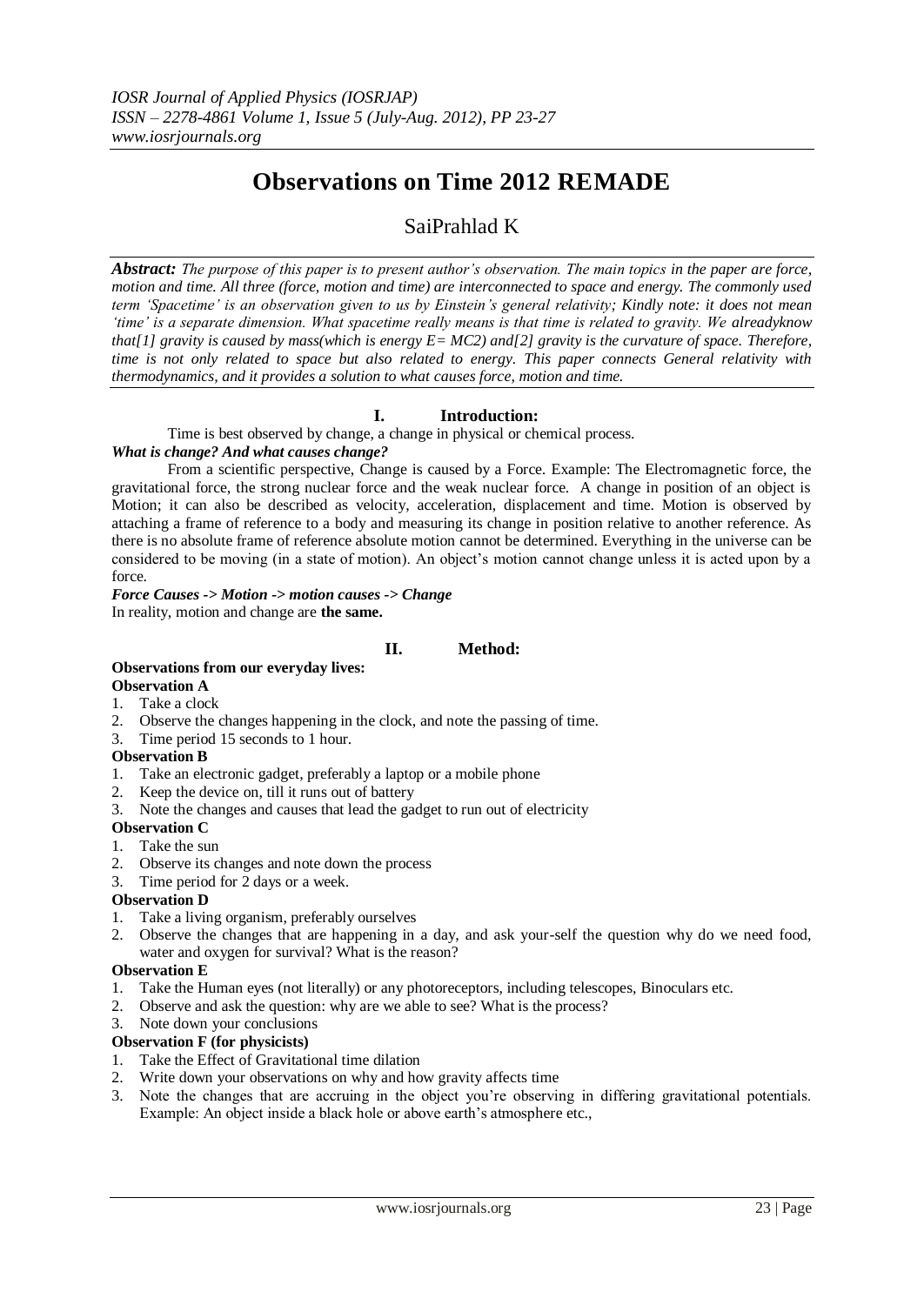#### **III. Author's results and Discussions: Observation A**

When time passes: energy is released from the clock, by the means of sound (tick, tick, tick) and as photons (thermal radiation). This release of energy is the change that was happening in the clock when time was flowing forward.

#### **Observation B**

When time passes: Energy is being released into the universe (from the laptop). The energy that was released\radiated away from the laptop is thermal radiation, photons, and sound. Due to this constant release of energy the laptop ran out of battery. The same is true for any electronic gadget. And this is also why we need constant supply of electricity for our cool gadgets and luxury items to perform work.

#### **Observation C**

When time passes\when time flows forward: energy is being released, in this case from the sun to the universe. Note: Energy is released whenever an object performs an action or work. Stars perform work 24/7 till the end of their lives. Therefore, it is no coincidence that stars too release energy constantly in the universe; and it is only because of this constant release of energy we are able to receive the sunlight, continuously. If energy is released randomly then the sunlight we receive here on earth will also be random. Known Facts: A) The sun loses 1 billion kilograms (2.2 billion pounds) of weight each second; B) Enough energy reaches the earth from the sun every second to fulfill all our power needs for a year.

## **Observation D**

A living organism is like a machine. It cannot stay idle, if it is alive. The Human body for example performs work continuously just like our sun. An adult human takes about 23,000 breaths per day. Our Heart beats about 35 million times a year. Our brain receives about 100 million pieces of information at any one moment from your eyes, nose, ears, skin and receptors inside our body. The amount of electrical energy generated by our brain is enough to power a light bulb! Messages are sent to our brain at around 360 kilometers (224 miles) per hour. Our Stomach lining replaces itself every three days. Our body destroys or loses two and a half million red blood cells every second. Luckily, it creates more at the same rate! In one day, our blood travels 19,312 Kilometers (12,000 miles)! We release energy constantly. Therefore we need food, water and oxygen to survive (conservation Law).

#### **Observation E**

The Human eye is a complex optical system which collects light from the surrounding environment, regulates its intensity through a diaphragm, focuses it through an adjustable assembly of lenses to form an image, converts this image into a set of electrical signals, and transmits these signals to the brain through complex neural pathways that connect the eye via the optic nerve to the visual cortex and other areas of the brain.

This complex process so easily done by our body works because energy is released constantly from our surroundings. Example and fact: Think of a light beam. A light beam in a billionth of a second travels about a foot. Now, when you look at yourself in a mirror in the morning, you say to yourself, well that's me! Actually that is not you at all. You are looking at an image that was you a billionth of a second ago; because that is the time it takes for light to go from your face to the mirror and back to your eyes. Same thing for the moon; when you look at the moon you are not really looking at the moon as it is at all, you are looking at the moon as it was about a second ago.

If energy was not released from our surroundings: then the whole universe would become a perfect black body, like a black hole (invisible) but without gravity effects (note: this is only a description). Fact with author"s results: Information inside black holes is invisible to us because energy is not released from blackholes.

#### **Observation F**

Gravitational time dilation: It is the effect of time passing at different rates in regions of different gravitational potential; the lower the gravitational potential, the more slowly time passes. Albert Einstein originally predicted this effect in his theory of relativity and it has since been confirmed by test of general relativity. This has been demonstrated by noting that atomic clocks at differing altitudes (and thus different gravitational potential) will eventually show different times. The effects detected in such experiments are extremely small, with differences being measured in nanoseconds.

The Reason atomic clocks show different times in differing altitudes is because of gravity and the release of energy. When the gravitational potential is low, energy is released at a slower rate, slowing down time. Example: Living in a planet. When the gravitational potential is high, energy is released at a faster rate, increasing time. Example: Living in a space station or zero G environments.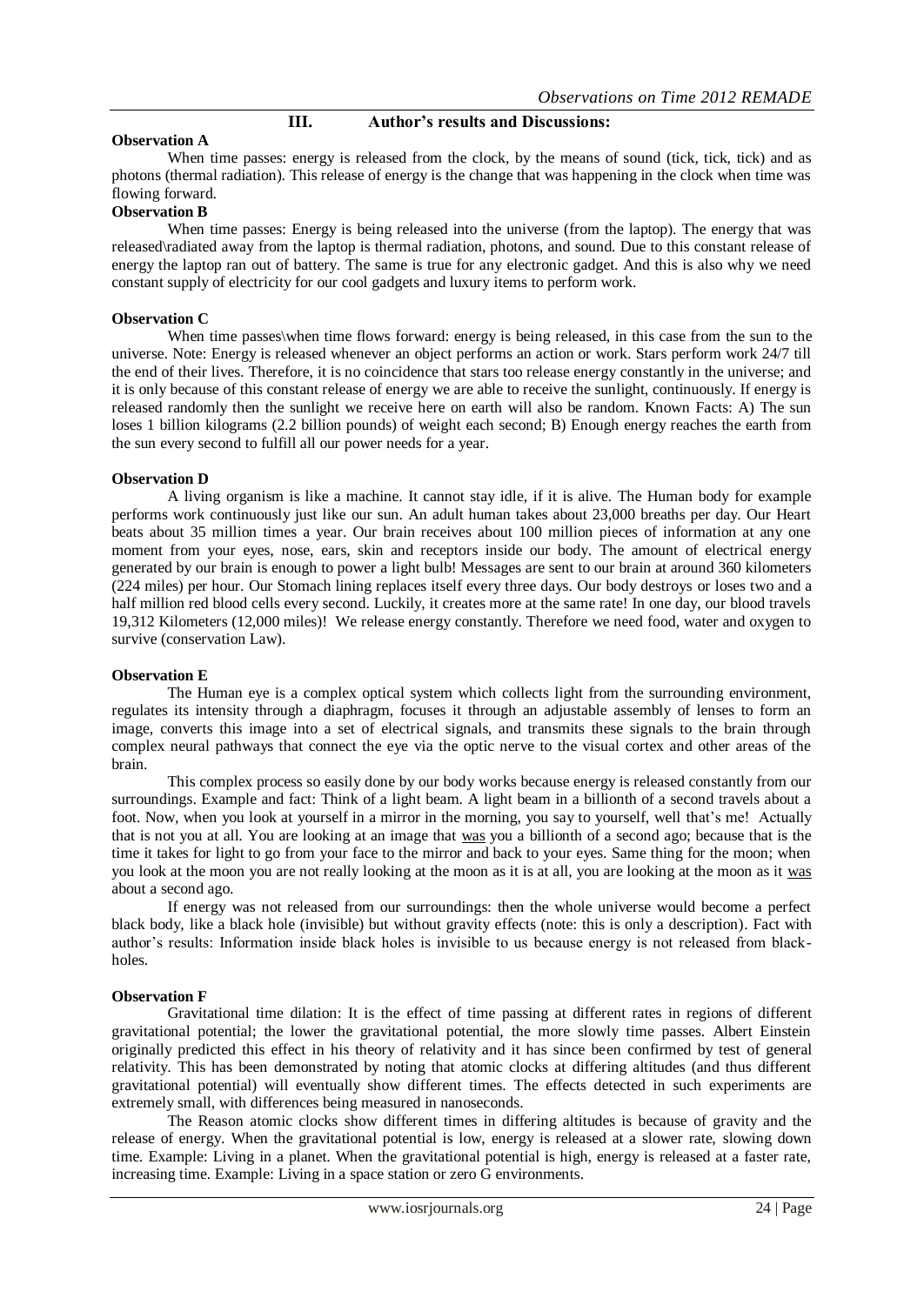# **This Release of energy from everything, does it exist? And is there proof?**

It does exist and it is already a known scientific fact, but the information was perceived differently. Two main facts:

- 1. Thermal Radiation (includes Black body Radiation)
- 2. Transformation of Energy

#### **Thermal Radiation:**

All matter above absolute zero degree temperature releases thermal radiation. According to the third law of thermodynamics, it is impossible to reach absolute zero degree temperature, because a minimum amount of entropy (heat) always exists. Therefore all matter and antimatter present in the universe release energy (thermal radiation).

#### **Black body Radiation:**

A perfect black body is a body that absorbs and stores information, indefinitely. As there is no perfect black bodies present in the universe: everything matter and antimatter release energy. This release of energy is commonly called as black body radiation.

#### **Transformation of Energy:**

Transformation of energy is literally transformation of energy. We see it and use it every day and in everything; it is the core of physics. The conservation law is based on it. Examples: 1.When we push an object (apply force) we transfer energy from A to B, chemical to physical. 2. Eyesight: Photons emitted from our environment is absorbed by our eyes and converted into electrical and neurological (chemical) signals (transformation of energy). Other examples: Workings of Broadband, DVD, etc. Release of energy and transformation of energy is the same, but only when energy is released it can be transferred. These facts are the proof to author"s claim.

# **Observation X**

# **So Far we know:**

- 1. Energy is released constantly in the universe.
- 2. Release of energy (&transformation of energy) causes change to a physical or to a chemical system; Change results to time. Release of energy causes "Change", which is "Time".
- 3. Release of energy (or transformation of energy) can also be described as Force
- 4. If energy is not released into the universe: the object becomes like a black hole (invisible) but without gravity effects. Ceasing all physical and chemical process to take place.

In this observation X, we are going to look at the possibility if the release of energy can be reversed in a given system. Let us take the observations ABC and E. Before we begin, you must know that whenever energy is released into the cosmos the process makes an impact. The impact is usually information stored by an observer. So trying to reverse an impact event could destroy the information stored by the observer.

- A. If we reverse the energy releases that accrued in a clock. Then the clock would gain its energy back. It is like time travel\the decrease of entropy in a system.
- B. Likewise, the laptop too will gain its energy back
- C. The sun would become young and heavy, the fusion processes will be reversed,
- D. (From Observation E) We would forget events because the photons are never absorbed in the first place.

Observation X is only hypothetical because it is impossible for us to decrease entropy in a system. Even if we did decrease entropy in one particular area of space, the entropy outside that space will compensate for it, literally making us impossible to time travel or decrease entropy.

#### **IV. Conclusion:**

Based on all the observations and facts, the author deduces that "Release of energy and transformation of energy is time", more accurately "rate at which energy is released defines time", becauserelease of energy and transformation of energy causes change to a system and this creates the flow\arrow of time. But this definition leads us to a new question: "what causes energy to be released and transferred?" For this the author hypothesizes the following: Big bang theory states that everything (all matter and antimatter; which is pure energy) was contained in volume less than one trillionth the size of a point of a pin, meaning the size of an atom. From that point, the universe expanded to its present state. There are many theories to explain this expansion of the universe; personally author prefers dark energy as the culprit, and furthermore, he proposes dark energy as an opposite form of pure\ordinary energy. He arrives at this conclusion based on two facts: 1. Third law of thermodynamics which state that all matter and antimatter have heat, and 2. Universe is not in thermodynamic equilibrium i.e. temperature of the universe defers from place to place. If the universe had only matter and no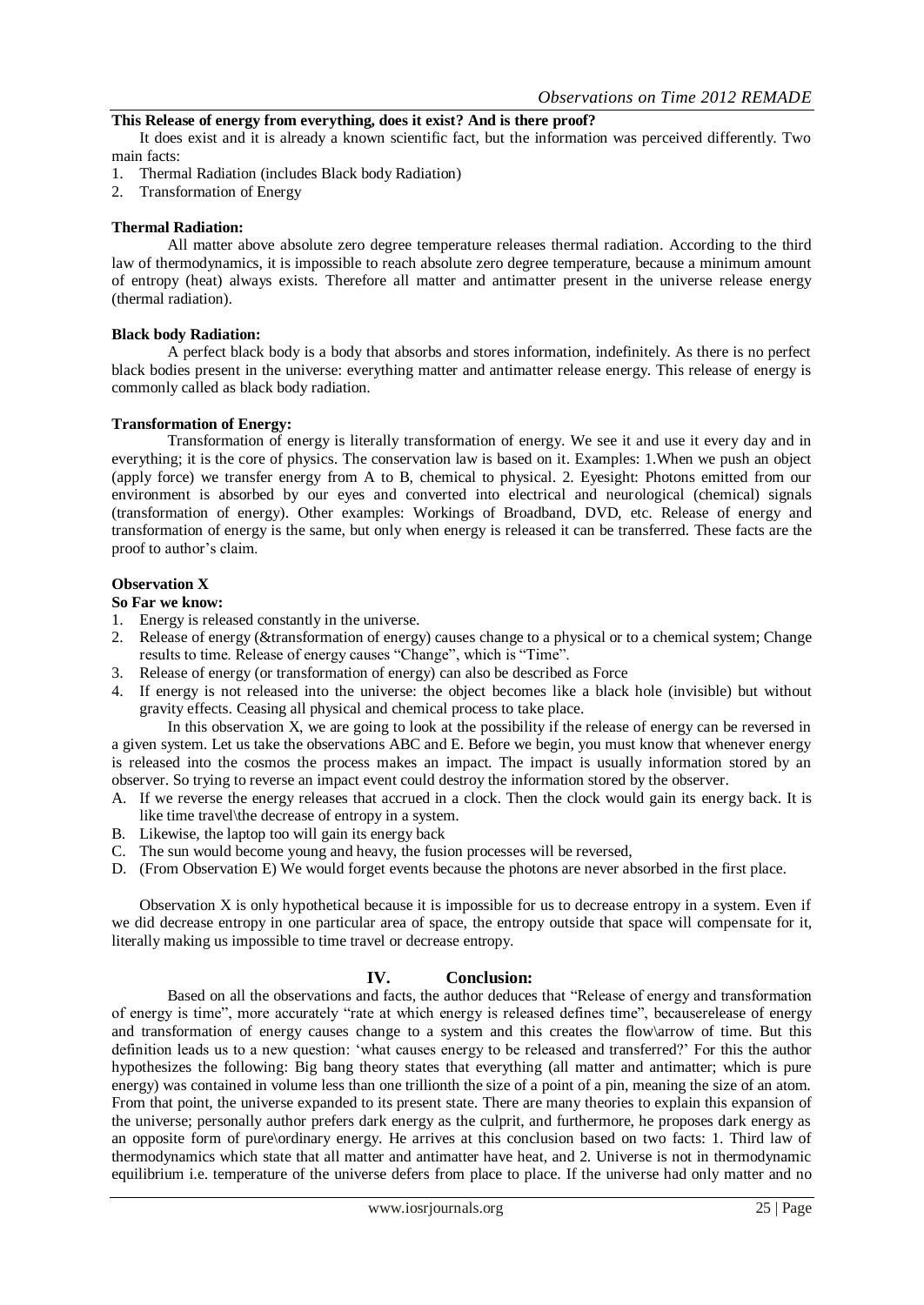space then such a universe would be unchangeable, in a state of complete equilibrium. But if the universe had space and matter (energy) then such a universe would be in constant change, in a state of chaos and difference. Our universe has energy (matter) and space. Therefore, it is constantly changing. Space is like dark energy without it the universe would not have expanded, but because of it, the universe is still expanding. Since, everything we see and everything we are, is made up of matter  $(E= MC2)$ , energy is constantly being radiated away and this constant release of energy gives rise to Force, motion and time. Recap:



# **FAQs:**

- 1. *What is time?*
- **Answer:** It is motion, or any change. 2. *How is time created?*
- **Answer:** By force.
- 3. *What triggered time in the early universe, at the big bang?* **Answer:** Empty space and dark energy
- 4. *What causes force, motion and time?* **Answer:** Space and Dark energy
- 5. *Do photons have time?* **Answer:** For photons time is infinite. Photons don't stay at one place, they mingle, and merge and spread like a wave in the entire cosmos. They are always in motion, so is everything in the cosmos. Every particle is a wave, the duality.
- 6. *What causes this motion?* **Answer:** Classical answer force. Modern answer: Dark energy and empty space.